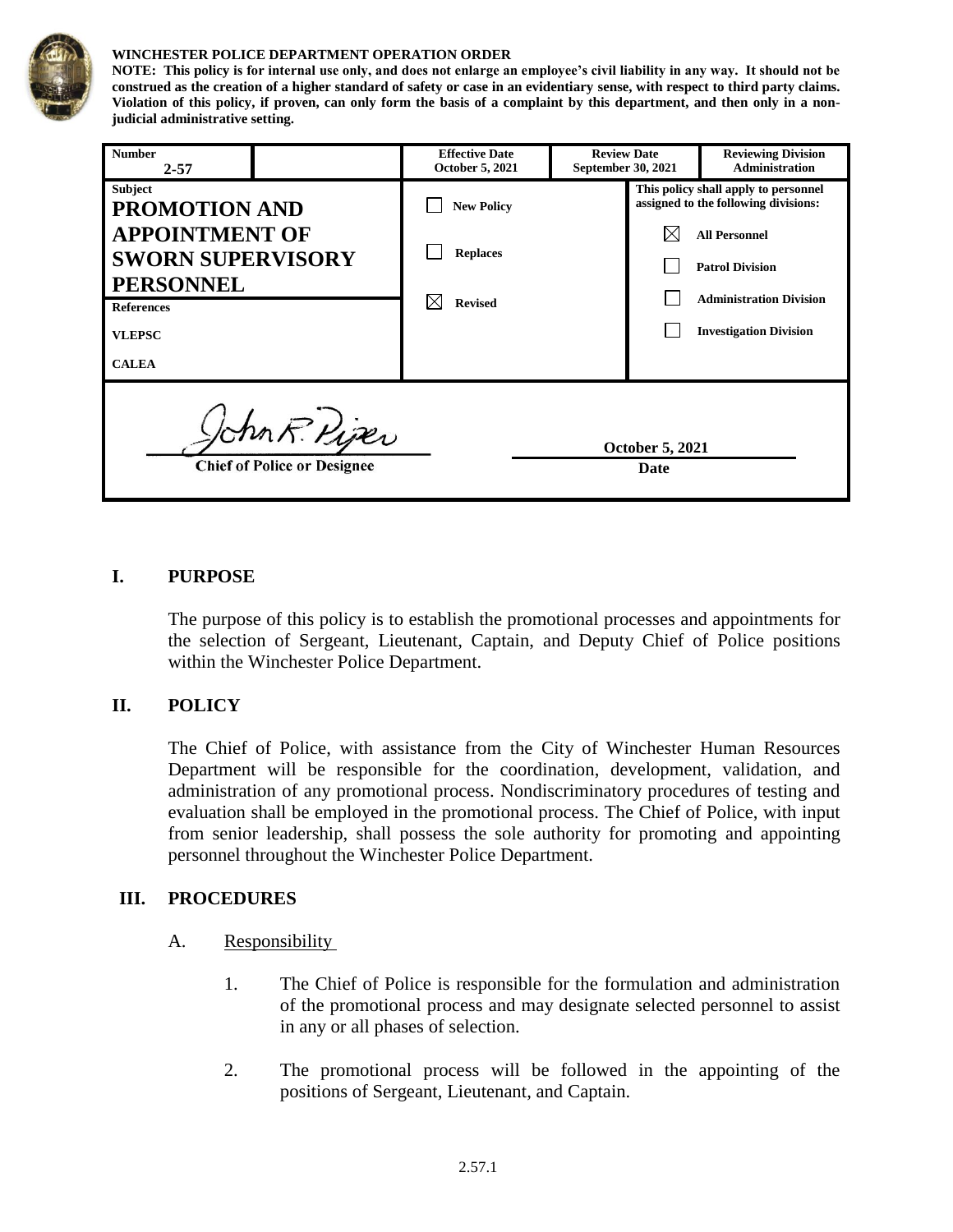- 3. The Chief of Police shall be responsible for the appointment of personnel to the rank of Deputy Chief of Police, after consultation with the City Manager.
- 4. The Chief of Police, upon consultation with the HR Director, and with the approval of the City Manager, may open the selection process for Sergeant, Lieutenant, Captain, and/or Deputy Chief of Police to qualified candidates outside of the Winchester Police Department.

## B. Vacancy Announcement / Letter of Intent

- 1. Upon a vacancy, a written announcement concerning the availability of the position shall be disseminated through standard communication channels. This announcement should contain the following information:
	- a. Job description;
	- b. Eligibility requirements of the position, as outlined below;
	- c. A description of the selection process; and
	- d. Closing date for filing a letter of intent.
- 2. Interested personnel who meet eligibility requirements for a given position shall submit a letter of intent and resume to the Chief of Police or his/her designee no later than the filing deadline.
- 3. All personnel who meet the eligibility requirements of the position and submit a letter of intent shall be entered into the selection process.
- 4. A schedule of testing dates for each phase of the selection process will be given to all personnel entered into the selection process.
- 5. All components of evaluation and testing shall be job related and nondiscriminatory in content.

## C. Promotional Criteria

- 1. Personnel may participate in a selection process only for the position for which they are eligible. Trial participation shall not be permitted.
- 2. In order to participate in the selection process for supervisory positions within the Department, personnel must meet the following criteria:
	- a. Personnel cannot have received grievable discipline during the twelve (12) months prior to the closing date of the vacancy announcement;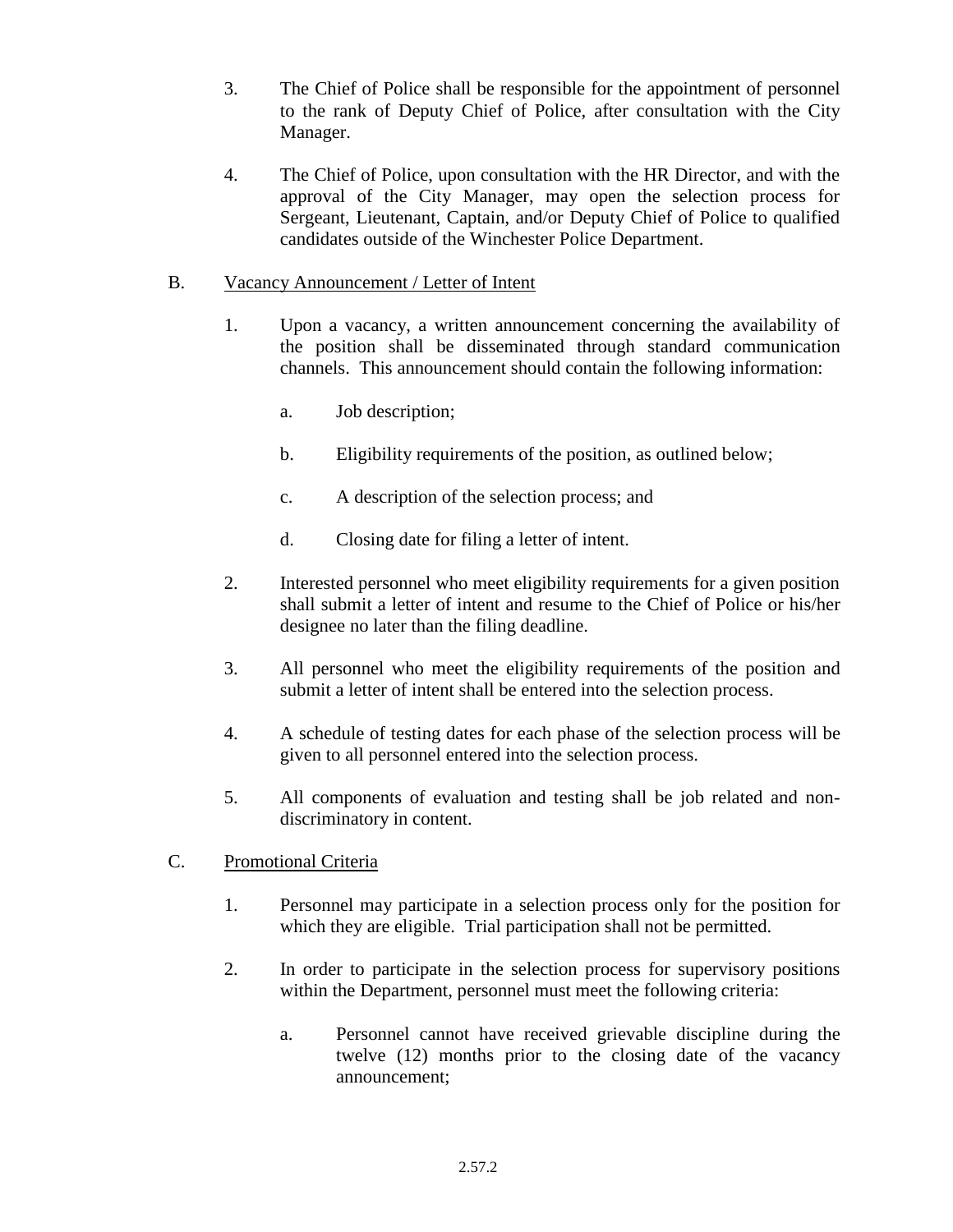- b. Personnel cannot have been suspended from duty for disciplinary reasons during the twenty-four (24) months prior to the closing date of the vacancy announcement;
- c. Personnel cannot be on probationary status due to remedial performance purposes;
- d. Personnel cannot be under an active employee improvement plan;
- e. Any grievable discipline imposed between the date of the announcement and a potential promotion date shall also be subject to the twelve (12) month limitation;
- f. Personnel cannot be under criminal investigation at the time of the promotional process.
- D. Eligibility Requirements Sergeant
	- 1. Candidates must have at least four (4) years qualified law enforcement experience;
	- 2. Candidates may substitute three (3) months experience for each year of college from an accredited college or university, with a maximum of one (1) year of experience for a four (4) year degree or higher.
- E. Eligibility Requirements Lieutenant
	- 1. Candidates must have at least five (5) years of qualified law enforcement experience;
	- 2. Candidates must have a minimum of one (1) year experience as a Sergeant, or equivalent rank. Candidates may substitute three (3) months experience for each year of college from an accredited college or university, with a maximum of one (1) year of experience for a four (4) year degree or higher.
- F. Eligibility Requirements Captain
	- 1. Candidates must have at least seven (7) years of qualified law enforcement experience, with a minimum of one (1) year experience as a Lieutenant, or equivalent rank.
	- 2. Candidates must have a combination of education and experience equivalent to an associate degree. A bachelor's degree is preferred.
- G. Assessment of Candidates
	- 1. A promotional candidate may be assessed in variety of areas, including, but not limited to;
		- a. Written examination and/or exercise;
		- b. Practical assessment;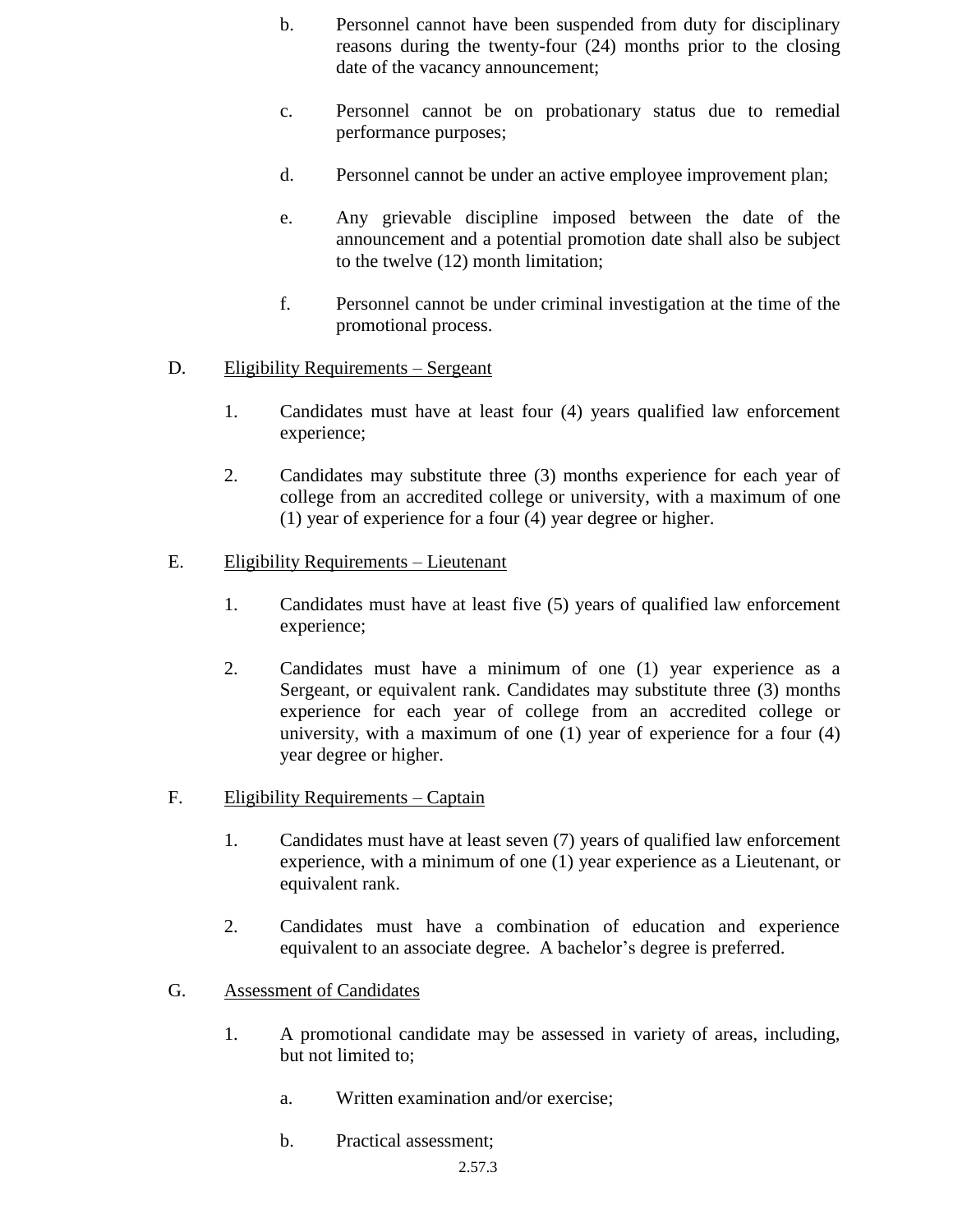- c. Oral review board;
- d. Performance evaluations from the two (2) years prior to the closing date of the promotional process;
- e. A supervisory assessment designed to gauge a candidate's management and supervisory skills, leadership potential and ethical behavior;
- f. The Chief of Police may contract with a specialist to administer a Leadership Potential and Ethics Assessment to the top candidate(s). The person conducting this assessment will prepare a report for the Chief of Police regarding each candidate's suitability for the promotional position.
- 2. Upon completion of all phases of assessment, the candidates will be classified as Highly Qualified, Qualified, or Not Qualified. The summation of the categories shall become the candidate's final classification.
- 3. All applicants will be notified of their individual classification in writing at the conclusion of the testing process.
- 4. An eligibility list of test results will be valid for six (6) months from the date the list is certified by the Chief of Police. The eligibility list may be extended up to one (1) year by the Chief of Police, upon approval of the Human Resources Director. The Chief of Police or his/her designee shall maintain the records and list of candidates for the promotional process.

# H. Oral Review Board Standards

- 1. The Oral Review Board may consist of personnel from other law enforcement agencies or citizen(s), which are selected by the Chief of Police or his/her designee.
- 2. Law enforcement officers who serve on the Oral Review Board should be at the rank of Lieutenant or higher.
- 3. The Oral Review Board shall render interview questions in a consistent and standard manner for all candidates. The interview questions will explore general job knowledge, dependability, quantity and quality of work, cooperation, esprit de corps, public relations, leadership, report writing ability, physical preparedness, and additional skills and knowledge acquired while a member of the Department.
- 4. The candidate will be evaluated and scored based upon his or her response to the selected questions, based upon established benchmarks. Candidates shall be awarded scores of Highly Qualified, Qualified, or Not Qualified. The City of Winchester Human Resources Department will monitor the Oral Review Board interviews.